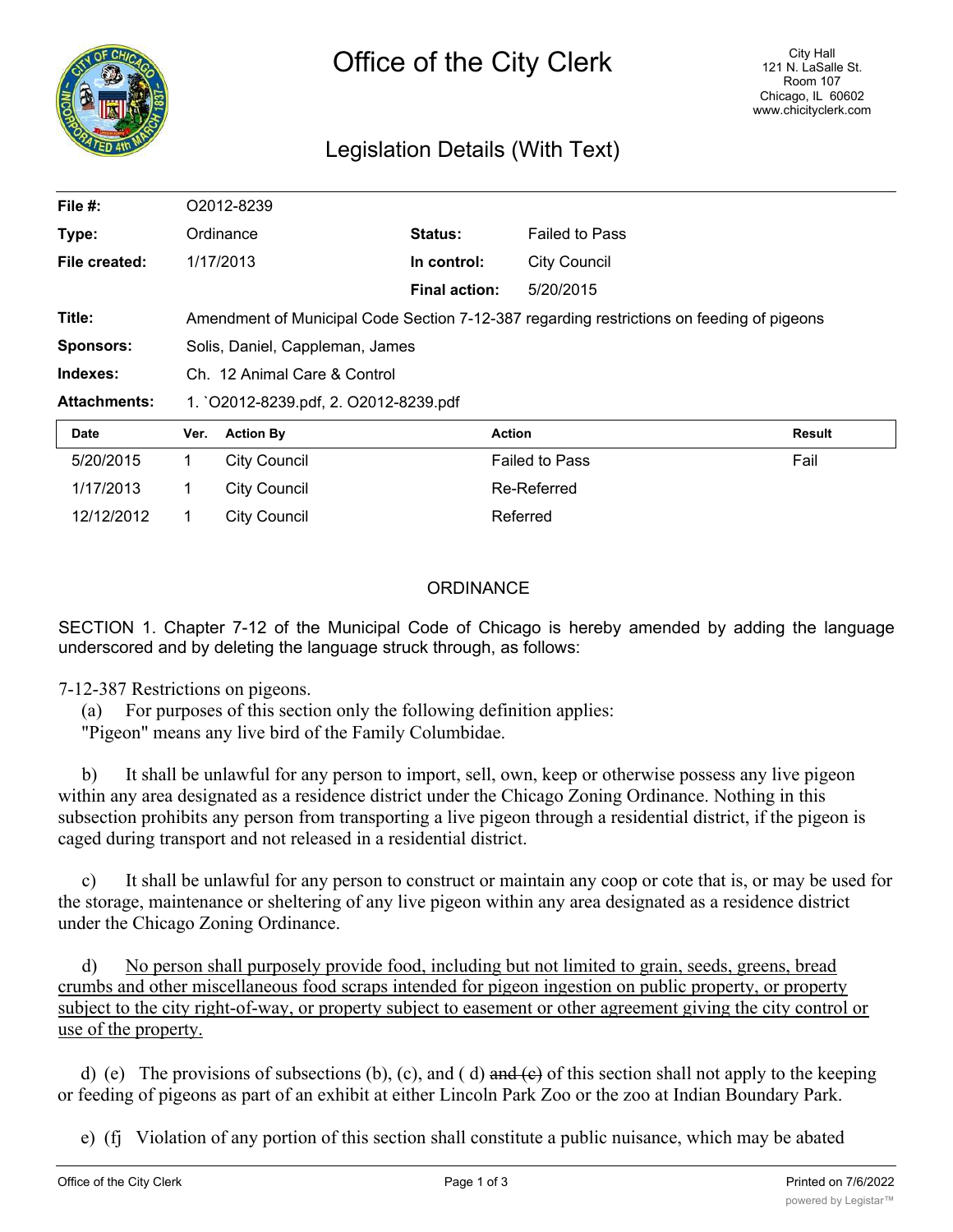pursuant to the procedures described in section 7-28-010. In addition to any fine or penalty, an amount equal to three times the cost or expense incurred by the city in abating a nuisance may be recovered in an appropriate action instituted by the corporation counsel.

f) (gj Any person who violates any provision of this section shall be fined not less than \$100.00 nor more than \$ 1,000.00 or may be incarcerated for a period not to exceed six months, or both. Each day that a violation continues shall constitute a separate and distinct offense.

g) (h) [Reserved.]

SECTION 2. This ordinance takes effect 30 days after its passage and approval.

# **CITY COUNCIL**

City of Chicago

### **COMMITTEE on ZONING, LANDMARKS AND BUILDING STANDARDS**

City Hall, Room 304 121 North LaSalle Street Chicago, Illinois 60602

DOC # 02012-8239

To the President and Members of the City Council:

RE: DOC #02012-8239

Your Committee on Zoning, Landmarks, and Building Standards, having under consideration an ordinance introduced by Alderman Solis and Alderman Cappleman, (which was referred on 12-12-12), Amending Section 7-12-387 of the Municipal Code regarding restrictions on feeding pigeons, begs leave to recommend that your Honorable Body re-refer the ordinance which is transmitted herewith to the Committee on Health and Environmental Protection

Respectfully Submitted,